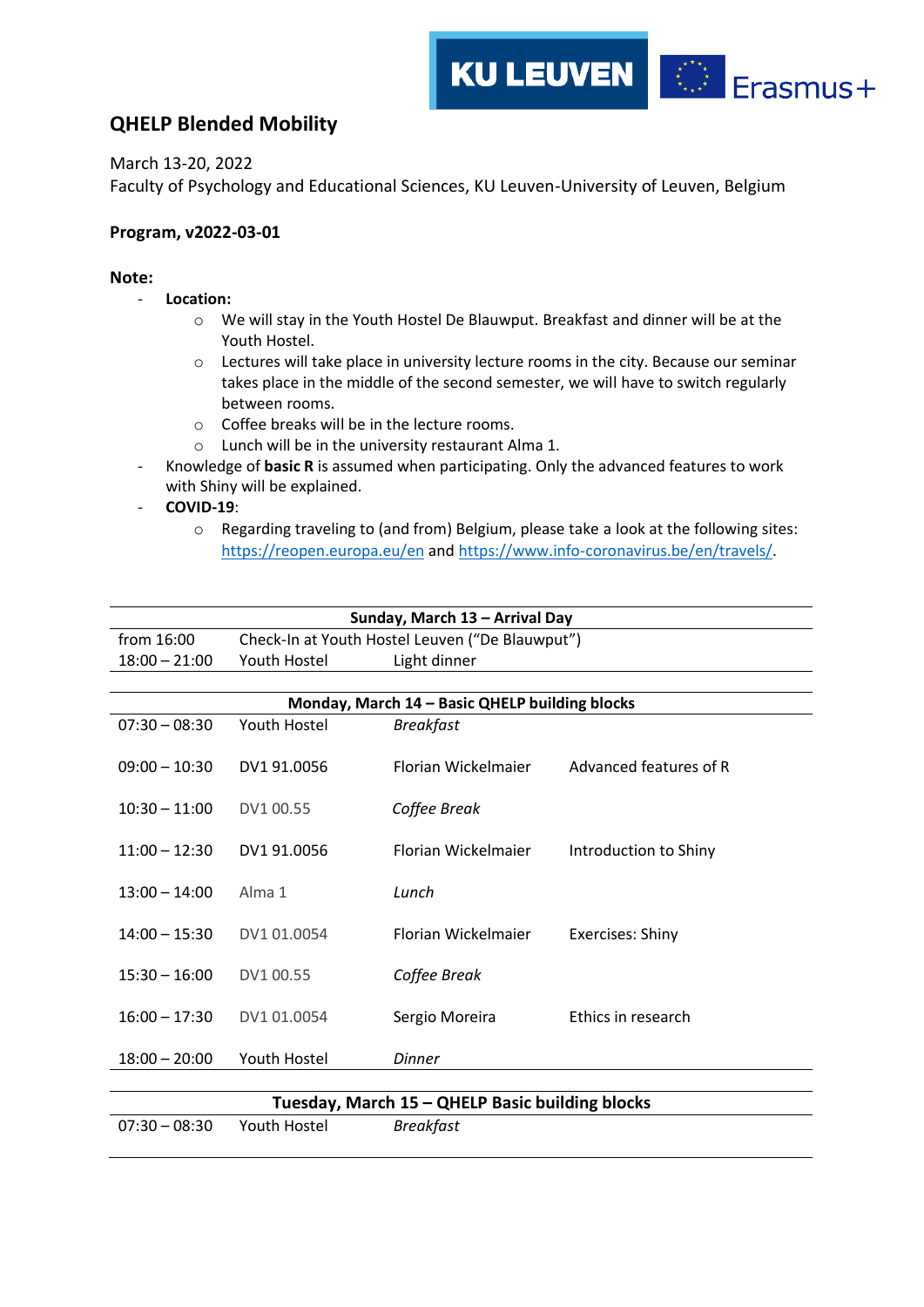| $09:00 - 10:30$ | DV1 02.0056  | Pasquale Anselmi &<br>Andrea Spoto | Constructing, improving, and<br>shortening tests for skill<br>assessment: The competence-<br>based test development<br>methodology |
|-----------------|--------------|------------------------------------|------------------------------------------------------------------------------------------------------------------------------------|
| $10:30 - 11:00$ | DV1 00.55    | Coffee Break                       |                                                                                                                                    |
| $11:00 - 12:30$ | DV1 02.0056  | Pasquale Anselmi &<br>Andrea Spoto | Constructing, improving, and<br>shortening tests for skill<br>assessment: The competence-<br>based test development<br>methodology |
| $13:00 - 14:00$ | Alma 1       | Lunch                              |                                                                                                                                    |
| $14:00 - 15:30$ | DV1 02.0056  | Pasquale Anselmi &<br>Andrea Spoto | Exercises on skill assessment                                                                                                      |
| $15:30 - 16:00$ | DV1 00.55    | Coffee Break                       |                                                                                                                                    |
| $16:00 - 17:30$ | DV1 02.0056  | <b>All Teachers</b>                | Introduction to Student Projects                                                                                                   |
| $18:00 - 20:00$ | Youth Hostel | <b>Dinner</b>                      |                                                                                                                                    |

|                 |              | Wednesday, March $16$ – Tools for teaching stats |                                              |
|-----------------|--------------|--------------------------------------------------|----------------------------------------------|
| $07:30 - 08:30$ | Youth Hostel | <b>Breakfast</b>                                 |                                              |
| $09:00 - 10:30$ | DV3 01.0001  | Rocío Alcalá-Quintana                            | Data analysis in psychophysics               |
| $10:30 - 11:00$ | DV1 00.55    | Coffee Break                                     |                                              |
| $11:00 - 12:30$ | DV3 01.0001  | Rocío Alcalá-Quintana                            | Exercises: Data analysis in<br>psychophysics |
| $13:00 - 14:00$ | Alma 1       | Lunch                                            |                                              |
| $14:00 - 15:30$ | DV3 01.0001  | Fabian Dablander                                 | Epidemiological modeling                     |
| $15:30 - 16:00$ | DV1 00.55    | Coffee Break                                     |                                              |
| $16:00 - 17:30$ | DV3 01.0001  | <b>Fabian Dablander</b>                          | Exercises: Epidemiological<br>modeling       |
| $18:00 - 20:00$ | Youth Hostel | <b>Dinner</b>                                    |                                              |
|                 |              |                                                  |                                              |
|                 |              | Thursday, March 17 - Modeling                    |                                              |
| $07:30 - 08:30$ | Youth Hostel | <b>Breakfast</b>                                 |                                              |
| $09:00 - 10:30$ | DV3 01.0031  | Eric-Jan Wagenmakers                             | Tools for teaching stats                     |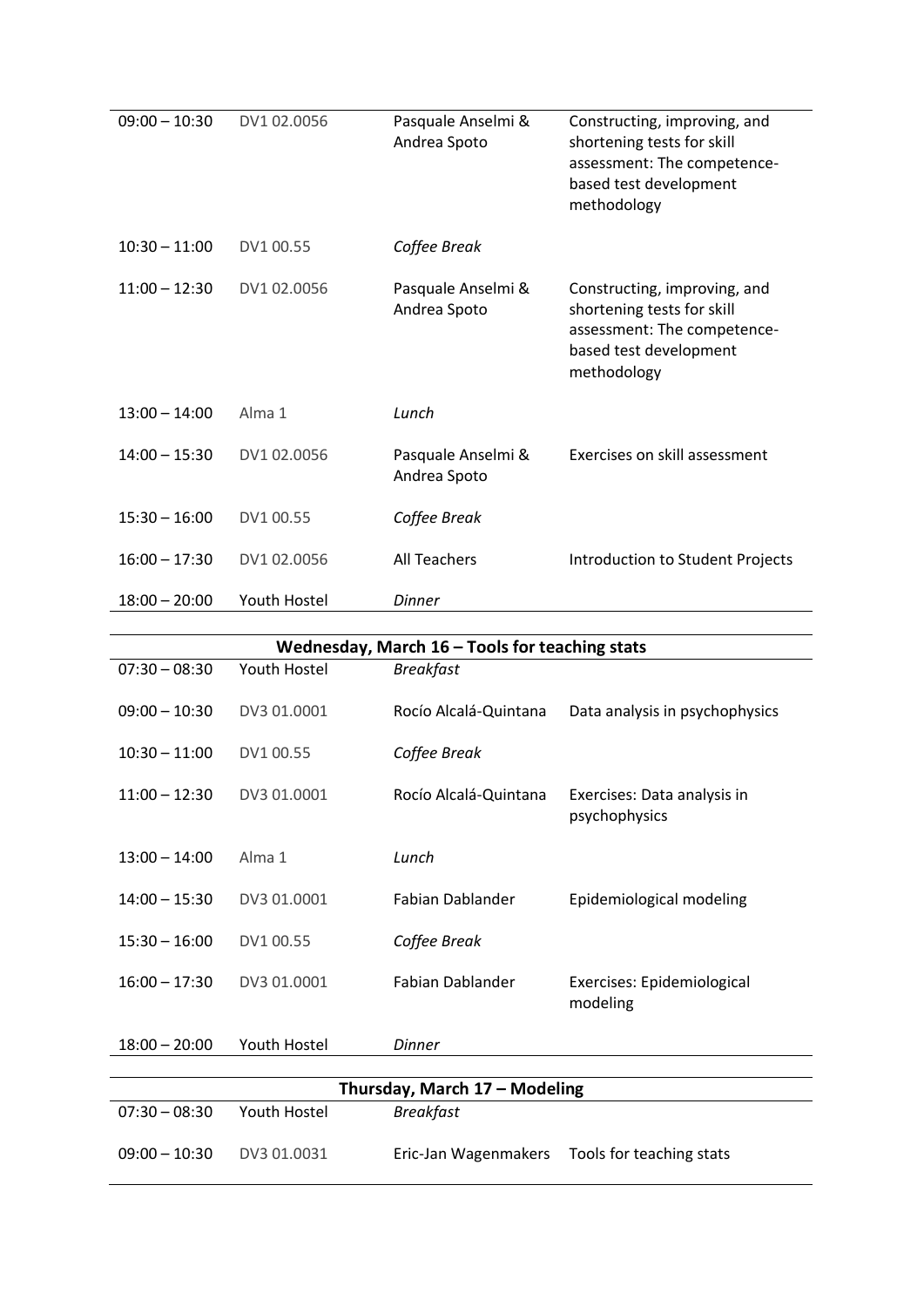| $10:30 - 11:00$ | DV1 00.55    | Coffee Break         |                                                          |
|-----------------|--------------|----------------------|----------------------------------------------------------|
| $11:00 - 12:30$ | DV3 01.0031  | Eric-Jan Wagenmakers | Tools for teaching stats                                 |
| $13:00 - 14:00$ | Alma 1       | Lunch                |                                                          |
| $14:00 - 15:30$ | DV1 01.0054  |                      | Eric-Jan Wagenmakers Exercises: Tools for teaching stats |
| $15:30 - 16:00$ | DV1 00.55    | Coffee Break         |                                                          |
| $16:00 - 17:30$ | DV1 01.0054  | Eric-Jan Wagenmakers | Exercises: Tools for teaching stats                      |
| $18:00 - 20:00$ | Youth Hostel | Dinner               |                                                          |

|                 |                | Friday, March 18 - Working on Student Projects        |                            |
|-----------------|----------------|-------------------------------------------------------|----------------------------|
| $07:30 - 08:30$ | Youth Hostel   | <b>Breakfast</b>                                      |                            |
| $09:00 - 10:30$ | DV1 01.0054    | <b>All Teachers</b>                                   | <b>Student Projects</b>    |
| $10:30 - 11:00$ | DV1 00.55      | Coffee Break                                          |                            |
| $11:00 - 12:30$ | DV1 01.0054    | All Teachers                                          | <b>Student Projects</b>    |
| $13:00 - 14:00$ | Alma 1         | Lunch                                                 |                            |
| $14:00 - 15:30$ | DV1 01.0054    | All Teachers                                          | <b>Student Projects</b>    |
| $15:30 - 16:00$ | DV1 00.55      | Coffee Break                                          |                            |
| $16:00 - 17:30$ | DV1 01.0054    | <b>All Teachers</b>                                   | <b>Student Projects</b>    |
| $18:00 - 20:00$ | Youth Hostel   | Dinner                                                |                            |
|                 |                | Saturday, March 19 - Presentation of Student Projects |                            |
| $07:30 - 08:30$ | Youth Hostel   | <b>Breakfast</b>                                      |                            |
| $09:00 - 10:30$ | DV1 01.0054    | <b>Students</b>                                       | <b>Short Presentations</b> |
| $10:30 - 11:00$ | DV1 00.55      | Coffee Break                                          |                            |
| $11:00 - 12:30$ | DV1 01.0054    | Students                                              | Fair of Shiny Apps         |
| $13:00 - 14:00$ | Alma 1         | Lunch                                                 |                            |
| $14:30 - 16:00$ | Tiensestraat 5 | Everyone                                              | Leuven City Tour           |
| $18:00 - 20:00$ | Youth Hostel   | Dinner                                                |                            |
| from 21:00      | N.N.           | Everyone                                              | <b>Farewell Party</b>      |
|                 |                | Sunday, March 20 - Departure Day                      |                            |
|                 |                |                                                       |                            |